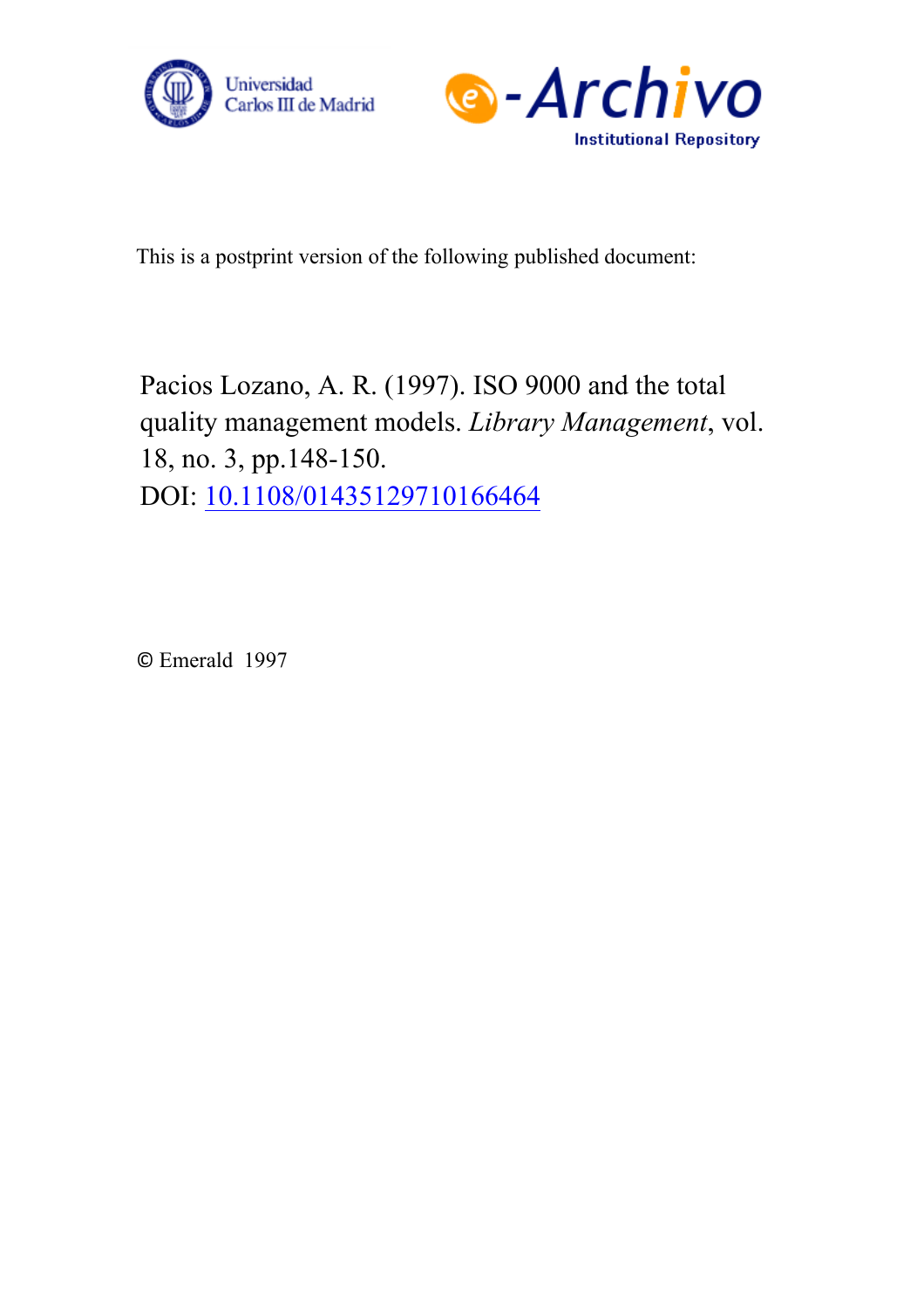# **ISO 9000 and the total quality management models**

# *Ana Reyes Pacías Lozano*

#### The author

**Ana Reyes Pacios Lozano** is Profesora Titular de Univer-sidad, Departamento de Biblioteconomía y Documentacion, Universidad Carlos III, Madrid, Spain.

#### **Abstract**

Establishes the most outstanding differences between the ISO 9000 norms and total quality management as forms or manners of managing quality used in sorne information services. Compares two models of total quality: European Foundation for Quality Management and Malcolm Baldrige Awards.

# **lntroduction**

Sorne units of information attempt to define their quality by projecting a positive answer to the expectations of the customers that constitute its target market. To do this they put emphasis on customer satisfaction and on continuous improvement. In the same way as other organizations, they have considered that quality:

- must always be determined by the customer because it is, in fact, in direct proportion to the use, value and utility that it gives him[1]:
- is a relative concept, which constantly changes, since it depends on something so aleatory as the customer's wishes and necessities; and
- bearing in mind the characteristics of the product or servlce, it also includes the attributes referring to intangible or less visible forms of quality such as those associated with its offering.

Therefore, quality is not only reduced to "what is offered" (the product or service that is supposed to have quality), but also to "how it is offered" .

# **The management of quality**

The inherent characteristics of the services intangibility, inseparability and heterogene $ity[2]$  – show that a fundamental part of quality is associated to their direct offering. But another part depends on a series of actions related to activities developed in organizational units different to the one which is doing the service. That is to say that quality does not appear only in the moment of offering the service but rather affects all the activities of the organization that interact in order to make the service possible and that in the final quality, each previous detall is important. Because of that, more than simply thinking about quality as a punctual act, we should refer to quality management as the whole group of activities that any organization should develop in order to succeed in offering services of quality. This supposes a process of identifying, accepting, satisfying and constantly surpassing the expectations and necessities of all the customers related to the products and services that it offers.

Quality should not be about an independent or specific management, but should be composed of the management and administration of all the processes, decisions, functions and tasks of the organization, at all levels and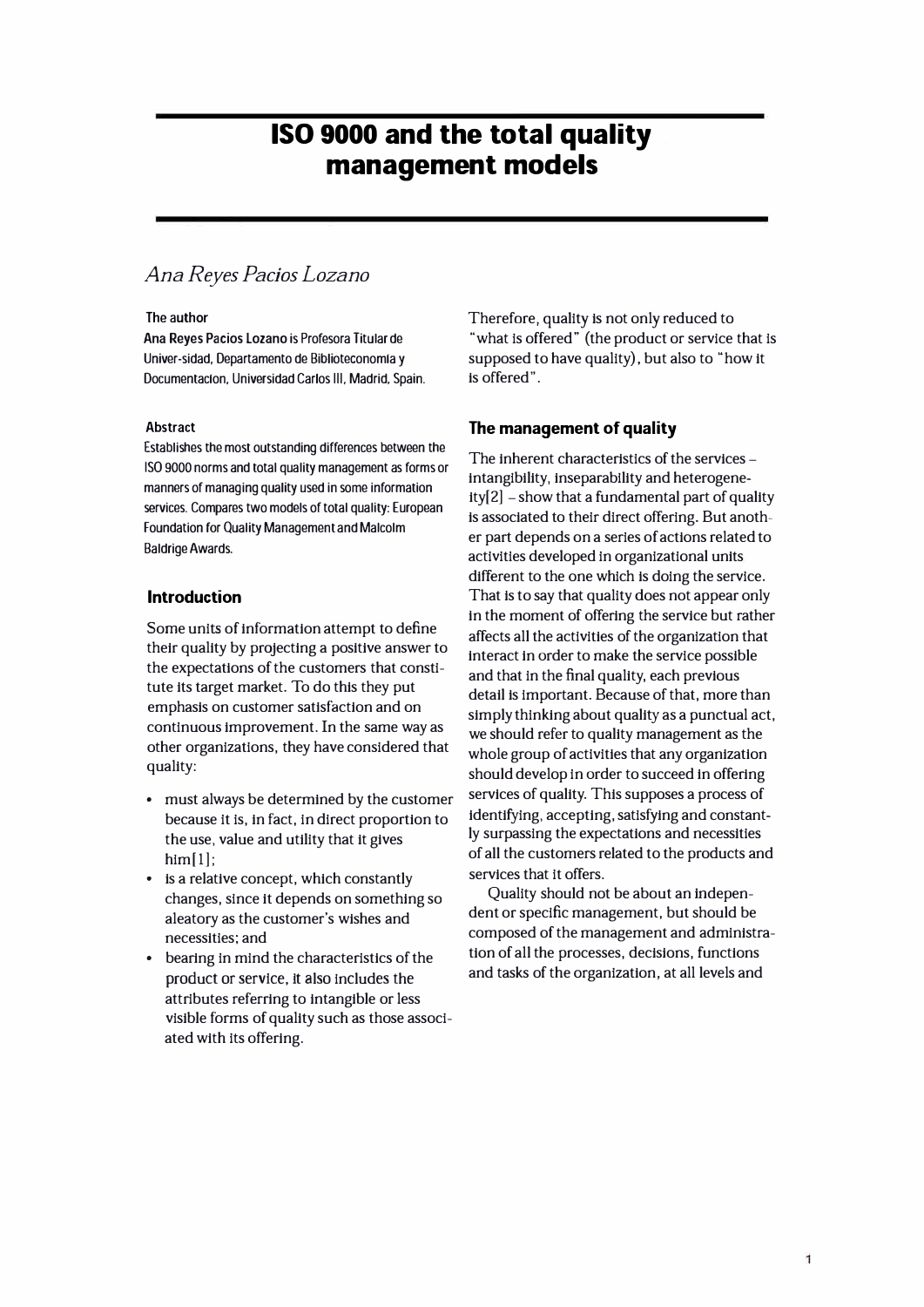implicating all people, with the necessary setting in practice of the orientation towards the customer on all fronts of the organization; doing the right thing correctly first time in order to meet the objectives[3].

While thinking about that kind of management, it is possible to ask if there is any established form of creating it or an ideal model to follow. The answer is no. There is neither a single model nor a unique solution. Different theorists, specialists and institutions have proposed more or less similar models that offer a series of aspects on which quality management can be based. Total quality management (TQM), as a form or manner of managing quality, has been converted into a new system of administration and management. Also, it is seen as a different form of conceiving day-today work in organizations by taking into account concrete objectives, ratios and data on which to base oneself in order to take decisions and implicate all the personnel. It is intended to satisfy the needs of the customers, doing things right first time. Also, as an answer to the international concern for the improvement of quality in economic relationships, the international standards organization, ISO, has elaborated and published a series of standards –series 9000 – that are meant to encourage the management of quality in any type of organization.

The ISO 9000 standards define the basic elements, which are necessary to acquire and administer under quality criteria. They offer an inventory of aspects, with a fundamentally organizational character, that is supposed to be considered in the activities of managing quality. These standards are focused on the compilation of aspects or elements that should define the management frame, but they are in no way guides on how to do things. They indicate what to do but not how to do it, which is the responsibility of each organization.

Our information units, in the same way as other organizations, have begun to manage quality based on some total quality model or other, for example the European, and also following the ISO 9000 standards. This is entitled "Administration of quality and elements of the system of quality", whose part 2 is specifically dedicated to the services sector[4]. It identifies, as we have already indicated, the most significant aspects that should be kept in mind when, from a conceptual point of view, the development and implementation of a system with these characteristics is desired. Unlike the others,

their guidelines are closer to the principles of total quality management.

## Main differences between ISO 9000 and total quality

The fundamental difference between the ISO 9000 standards and total quality is that the latter, as a philosophy of management, has a broader spectrum. The most outstanding characteristics referring to the basic priorities, key factors and principles of action, are as follows.

Contrary to the quality assurance towards which the ISO 9000 standards are directed, total quality searches for excellence[5]. In this sense, the basic priorities of total quality are to achieve customer satisfaction and efficiency, while the ISO 9000 standard is centred only on completing contractual commitments with the customers. In order to guarantee the quality of the product or service offered to the customer, the standards consider that it is necessary to work with raw materials and processes of quality. Based on this they attach great importance to the management of quality in suppliers and in all the manufacturing process including the design and the specifications that the products or services should achieve. Also, they undertake the process of revising the contract or management of orders, since they not only consider it necessary to operate with raw materials and processes of quality, but they should also understand and transmit appropriately what the customer wants, in order to avoid delivering something of quality but different to the product ordered.

The key factors for the success of total quality are the commitment of the managers and the co-operation of all the people that form part of the organization. For ISO 9000, what is fundamental is the rigorous application of procedures and the adequate composition and motivation of personnel.

The foundations or principles of action of total quality are to act on the process of the business, procuring continuous improvement and incorporating the "best practices" of the sector or of leading companies outside the sector. On this point, ISO 9000 limits itself to the productive or service processes and serves also as a base for continuous improvement, understood as the continuous reduction of non-conformities.

In an effort to stress the larger spectrum of total quality with respect to the ISO 9000 standards, we have compared two models of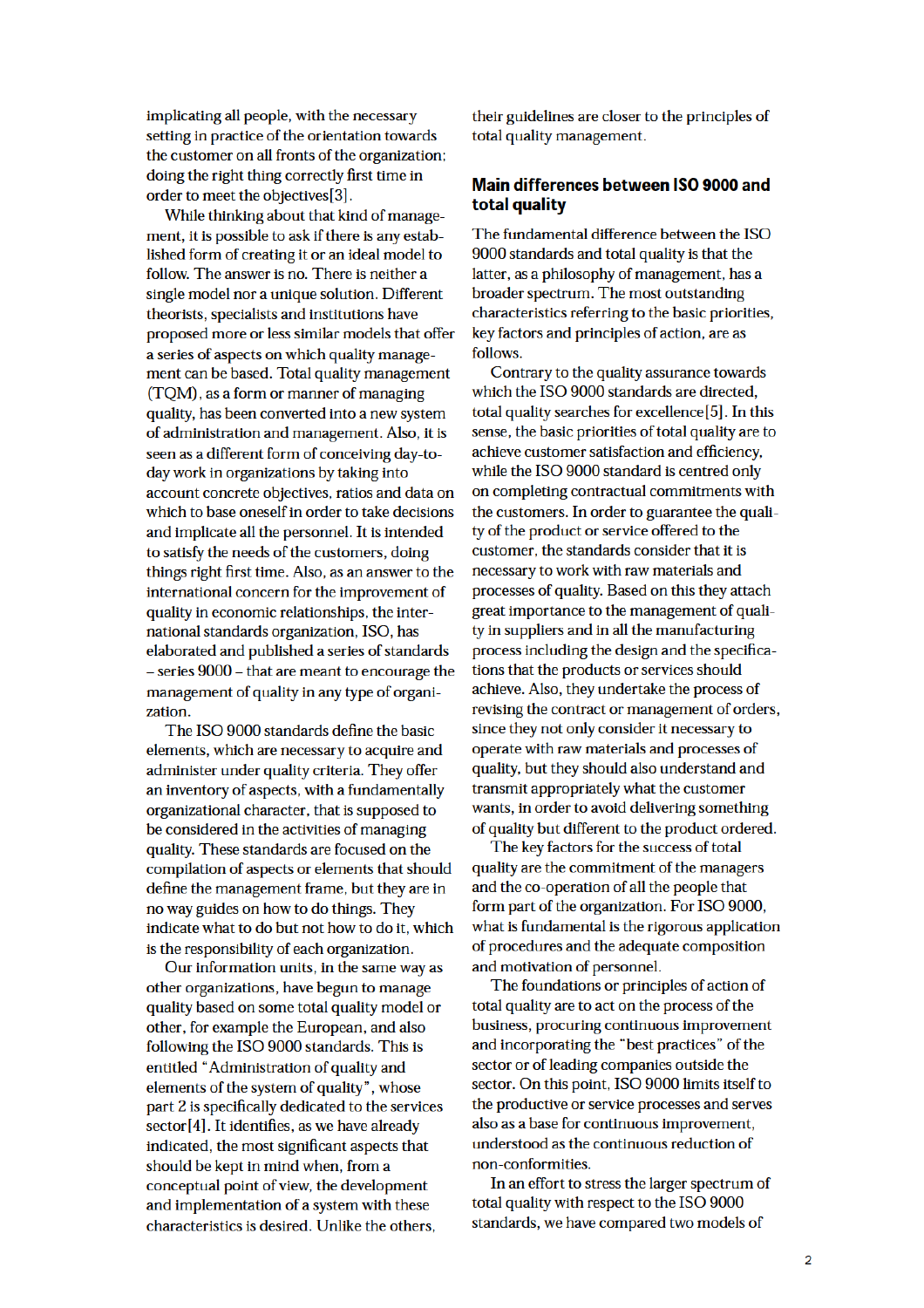

total quality. They correspond to two prestigious awards of the moment: the Malcolm Baldrige Award, in existence in USA from 1987, and the European Award for Quality, given for the first time in 1992. In Figure 1 we show the criteria that are used in both in order to evaluate the progress of an organization towards excellence and the points assigned to each one in the convocation of 1995[6]. The figure indicates the importance that each of the factors has in the global evaluation of the organization out of a total of 1,000 points.

In the European model of quality (EFOM), as used by some information services in Spain in order to carry out the internal diagnoses of quality[7], out of a total of 1,000 points half are assigned to parameters 6 to 9, related to outputs, and the other half to the criteria 1 to 5, named agents and which facilitate these outputs. In the Malcom Baldrige awards, only the criteria 6 and 7, related to output and customer satisfaction, score half of the total. With reference to the ISO 9000 standards, they are centred on point 5 of each model, dedicated in each case to processes. As can be appreciated by the points assigned, they are important but only relatively so, within the criteria of both awards.

### Notes and references

1 Regarding this, the words of Adela d´Alos are significant when commenting on her experience: "From the first moment we had it clear that the quality of the

service is the quality that the customer measures and considers." (Disseny y implementació d´un projecte de millora de qualitat en una empresa de servei d´informació, Jornades Catalanes de Documentació, 5es, Barcelona, 1995, p. 164).

- 2 Lloret, N. y Latorre Zacares, J., ¿Per què implantar un sistema de qualitat segons les normes ISO 9000 en un centre de documentació?, Jornades Catalanes de Documentació, 5es, Barcelona, 1995, p. 190.
- 3 Romero, C., Concepto y praxis de la calidad, La calidad en la empresa(II), Círculo de empresarios, Madrid, 1991, p. 155.
- 4 Senille, A. y Stoll, G., Calidad Total y Normalización: ISO 9000. Las Normas Para la Calidad en la Práctica, Ediciones Gestión 2000, Barcelona, 1994, p. 155-68.
- 5 In the last congress of the European Foundation for the Management of Quality, held in May 1995, a name change was even suggested, and some speakers manifested their favourable opinion of the term "excellency in management".
- 6 According to the bulletin: Malcom Baldrige National Quality Award: 1995 Award Criteria, October 1994 and The European Prize for Quality: Bulletin of Inscription.
- 7 Examples are: the central library of the University of Cádiz (Duarte Barrionuevo, M., "Evaluación, TQM y bibliotecas. La calidad total como objetivo estratégico de la gestión bibliotecaria", IV Jornadas españolas de Documentación Automatizada, Gijón, 1994, p. 279-93) and the company of information services DOC6 (D'Alos-Moner, A., "Disseny y implementació d'un projecte de millora de qualitat en una empresa de servei d'informació", 5es. Jornades Catalanesde Documentació, Barcelona, 1995, p. 163-70 or D'Alos-Moner, A., "Experiencia de calidad en una empresa de servicios de información", Jornadas De la teoría a la acción: la Gestión de Calidad en Bibliotecas y Servicios de Documentación. Madrid, 29 y 30 Enero 1996).